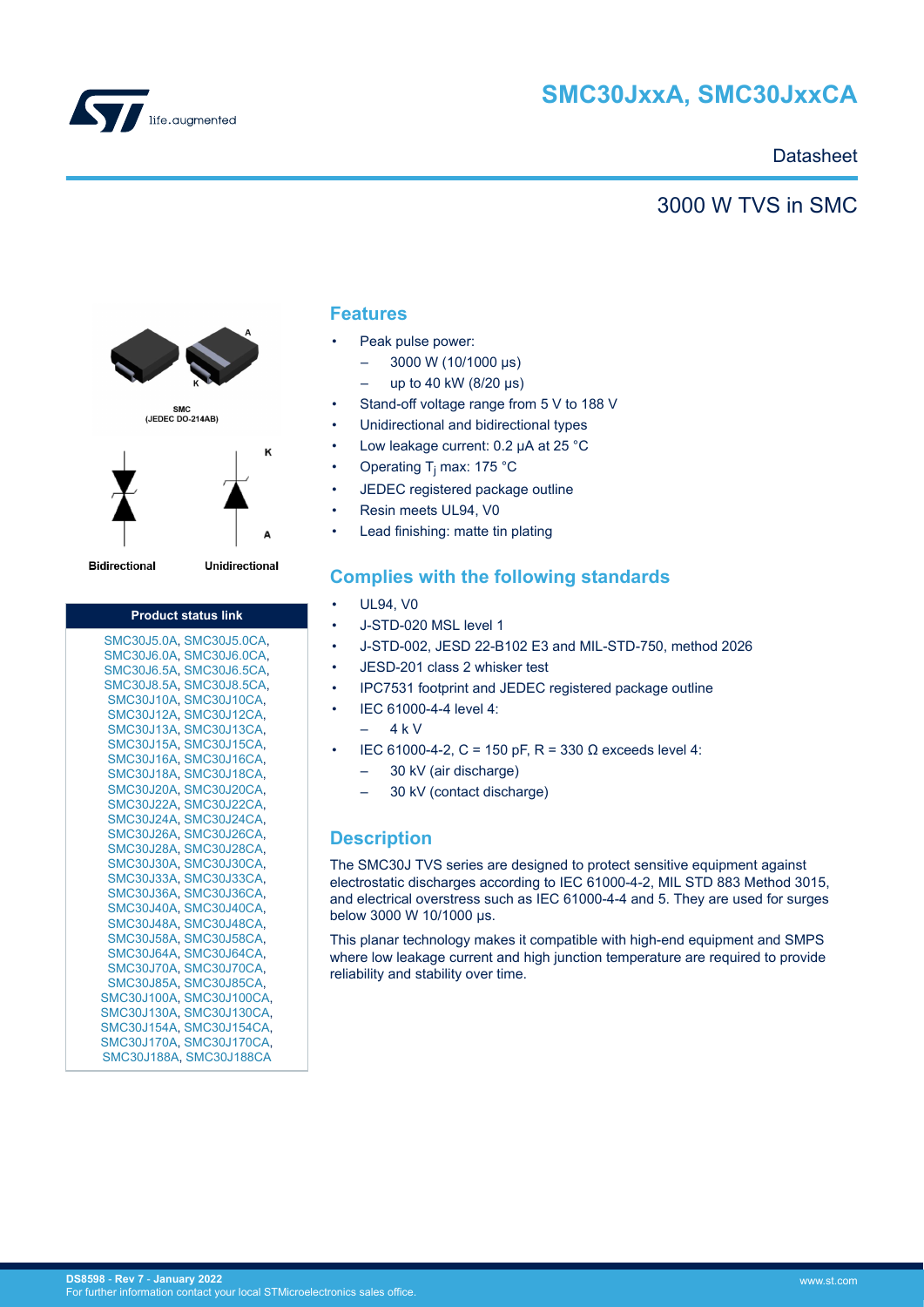## **1 Characteristics**

| <b>Symbol</b>    |                                                    | <b>Value</b>                          | <b>Unit</b> |    |
|------------------|----------------------------------------------------|---------------------------------------|-------------|----|
|                  |                                                    | IEC 61000-4-2 (C = 150 pF, R = 330 Ω) |             |    |
| V <sub>PP</sub>  | Peak pulse voltage                                 | Contact discharge                     | 30          | kV |
|                  |                                                    | Air discharge                         | 30          |    |
| $P_{PP}$         | Peak pulse power dissipation                       | $T_i$ initial = $T_{amb}$             | 3000        | W  |
| $T_{\text{stg}}$ | Storage temperature range                          | $-65$ to $+175$                       | °C          |    |
| T.               | Operating junction temperature range               | $-55$ to $+175$                       | °C          |    |
| Τī.              | Maximum lead temperature for soldering during 10 s | 260                                   | °C          |    |

#### **Table 1. Absolute maximum ratings (Tamb = 25 °C)**

#### **Figure 1. Electrical characteristics - parameter definitions**





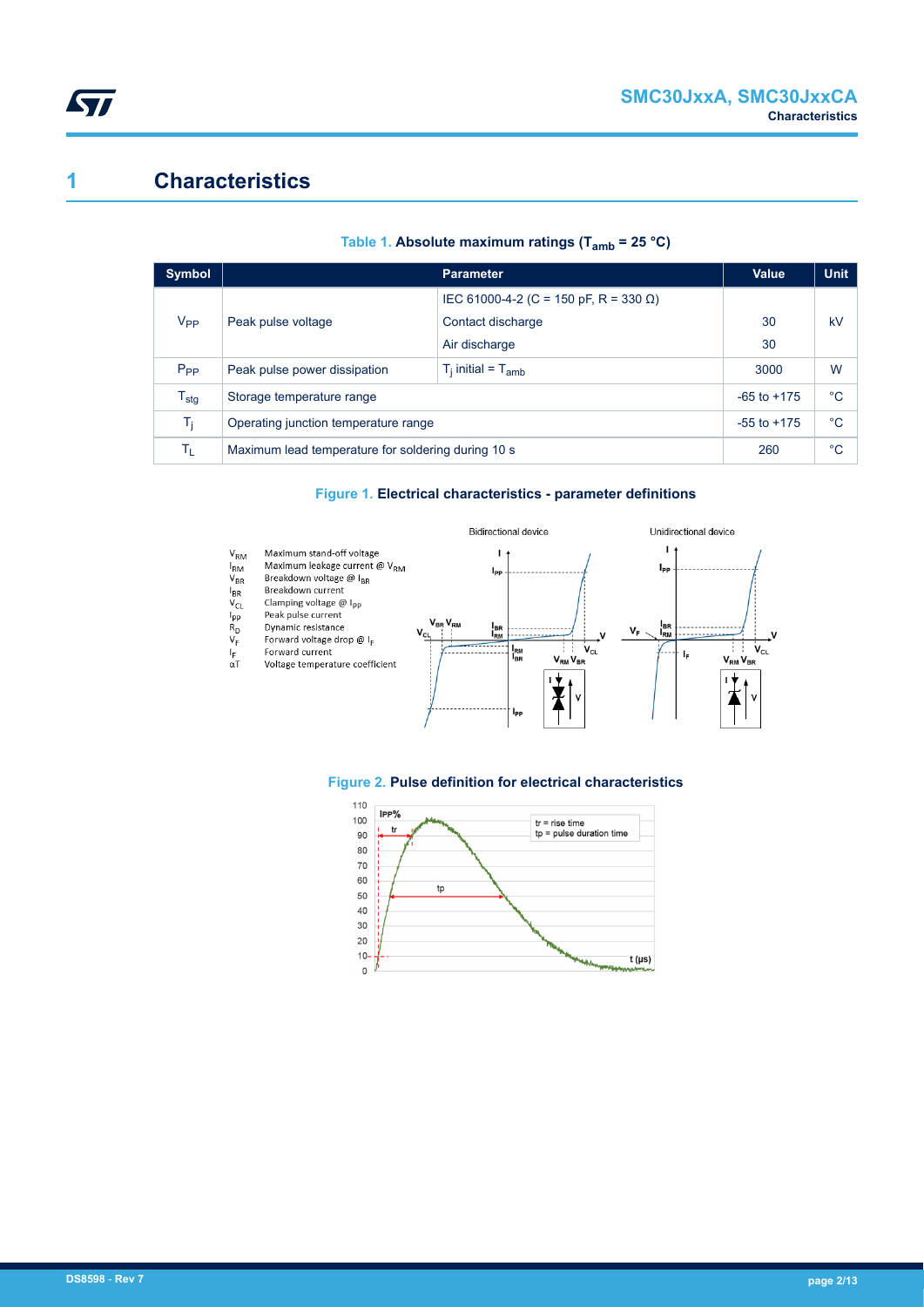<span id="page-2-0"></span>

|               | I <sub>RM</sub> max at V <sub>RM</sub><br>$V_{BR}$ at $I_R$ <sup>(1)</sup> |              |     |      |             | 10 / 1000 µs |                   | 8 / 20µs                         |                | $\alpha T$        |                      |       |           |               |
|---------------|----------------------------------------------------------------------------|--------------|-----|------|-------------|--------------|-------------------|----------------------------------|----------------|-------------------|----------------------|-------|-----------|---------------|
|               |                                                                            |              |     |      |             |              | $V_{CL}^{(2)(3)}$ | $\mathsf{I}_{\mathsf{PP}}^{(4)}$ | R <sub>D</sub> | $V_{Cl}^{(2)(3)}$ | $\mathsf{IPP}^{(4)}$ | $R_D$ |           |               |
| <b>Type</b>   | 25 °C                                                                      | 85 °C        |     | Min. | Typ.        | Max.         |                   | Max.                             |                | Max.              | Max.                 |       | Max.      | Max.          |
|               |                                                                            | μA           | V   |      | $\mathbf v$ |              | <b>mA</b>         | $\mathbf v$                      | A              | $m\Omega$         | V                    | A     | $m\Omega$ | $10^{-4}$ /°C |
| SMC30J5.0A/CA | 500                                                                        | 50           | 5   | 6.4  | 6.74        | 7.1          | 10                | 9.2                              | 327            | 6.42              | 14.4                 | 1610  | 4.53      | 5.7           |
| SMC30J6.0A/CA | 500                                                                        | 50           | 6   | 6.7  | 7.05        | 7.4          | 10                | 10.3                             | 291            | 9.97              | 14.7                 | 1580  | 4.62      | 5.9           |
| SMC30J6.5A/CA | 250                                                                        | 50           | 6.5 | 7.2  | 7.58        | 7.9          | 10                | 11.2                             | 268            | 12.3              | 15.2                 | 1530  | 4.77      | 6.1           |
| SMC30J8.5A/CA | 10                                                                         | 50           | 8.5 | 9.4  | 9.9         | 10.5         | $\mathbf{1}$      | 14.4                             | 208            | 18.8              | 18.6                 | 1280  | 6.33      | 7.3           |
| SMC30J10A/CA  | 0.2                                                                        | $\mathbf{1}$ | 10  | 11.1 | 11.7        | 12.6         | $\mathbf{1}$      | 17                               | 176            | 25                | 21.7                 | 1170  | 7.78      | 7.8           |
| SMC30J12A/CA  | 0.2                                                                        | $\mathbf{1}$ | 12  | 13.3 | 14          | 14.7         | $\mathbf{1}$      | 19.9                             | 151            | 34.4              | 25.3                 | 1045  | 10.1      | 8.3           |
| SMC30J13A/CA  | 0.2                                                                        | $\mathbf{1}$ | 13  | 14.4 | 15.2        | 15.8         | $\mathbf{1}$      | 21.5                             | 140            | 40.7              | 27.2                 | 993   | 11.5      | 8.4           |
| SMC30J15A/CA  | 0.2                                                                        | $\mathbf{1}$ | 15  | 16.7 | 17.6        | 18.5         | $\mathbf{1}$      | 24.4                             | 123            | 48                | 32.5                 | 926   | 15.1      | 8.8           |
| SMC30J16A/CA  | 0.2                                                                        | 1            | 16  | 17.8 | 18.7        | 19.6         | $\mathbf{1}$      | 26                               | 115            | 55.7              | 34.4                 | 868   | 17.1      | 8.8           |
| SMC30J18A/CA  | 0.2                                                                        | 1            | 18  | 20   | 21.1        | 22.2         | $\mathbf{1}$      | 29.2                             | 103            | 68                | 39.3                 | 800   | 21.4      | 9.2           |
| SMC30J20A/CA  | 0.2                                                                        | $\mathbf{1}$ | 20  | 22.2 | 23.4        | 24.6         | $\mathbf{1}$      | 32.4                             | 93             | 83.9              | 42.8                 | 747   | 24.4      | 9.4           |
| SMC30J22A/CA  | 0.2                                                                        | $\mathbf{1}$ | 22  | 24.4 | 25.7        | 27           | $\mathbf{1}$      | 35.5                             | 85             | 100               | 48.3                 | 701   | 30.4      | 9.6           |
| SMC30J24A/CA  | 0.2                                                                        | 1            | 24  | 26.7 | 28.1        | 29.5         | $\mathbf{1}$      | 38.9                             | 77             | 122               | 50                   | 660   | 31.1      | 9.6           |
| SMC30J26A/CA  | 0.2                                                                        | $\mathbf{1}$ | 26  | 28.9 | 30.4        | 31.9         | $\mathbf{1}$      | 42.1                             | 71             | 144               | 53.5                 | 626   | 34.5      | 9.7           |
| SMC30J28A/CA  | 0.2                                                                        | $\mathbf{1}$ | 28  | 31.1 | 32.7        | 34.3         | $\mathbf{1}$      | 45.4                             | 66             | 168               | 59                   | 596   | 41.4      | 9.8           |
| SMC30J30A/CA  | 0.2                                                                        | $\mathbf{1}$ | 30  | 33.3 | 35.1        | 36.9         | $\mathbf{1}$      | 48.4                             | 62             | 185               | 64.3                 | 569   | 48.2      | 9.9           |
| SMC30J33A/CA  | 0.2                                                                        | $\mathbf{1}$ | 33  | 36.7 | 38.6        | 40.5         | $\mathbf{1}$      | 53.3                             | 56             | 229               | 69.7                 | 526   | 55.5      | 10            |
| SMC30J36A/CA  | 0.2                                                                        | 1            | 36  | 40   | 42.1        | 44.2         | $\mathbf{1}$      | 58.1                             | 48.4           | 287               | 76                   | 503   | 63.2      | 10            |
| SMC30J40A/CA  | 0.2                                                                        | $\mathbf{1}$ | 40  | 44.4 | 46.7        | 49           | $\mathbf{1}$      | 64.5                             | 43.5           | 356               | 84                   | 469   | 74.6      | 10.1          |
| SMC30J48A/CA  | 0.2                                                                        | 1            | 48  | 53.2 | 56          | 58.8         | $\mathbf{1}$      | 76.6                             | 38             | 468               | 100                  | 409   | 101       | 10.3          |
| SMC30J58A/CA  | 0.2                                                                        | 1            | 58  | 64.6 | 68          | 71.4         | $\mathbf{1}$      | 93.6                             | 32             | 694               | 121                  | 325   | 153       | 10.4          |
| SMC30J64A/CA  | 0.2                                                                        | $\mathbf{1}$ | 64  | 71.3 | 75          | 78.8         | $\mathbf{1}$      | 103                              | 29.1           | 832               | 134                  | 289   | 191       | 10.5          |
| SMC30J70A/CA  | 0.2                                                                        | 1            | 70  | 77.9 | 82          | 86.1         | $\mathbf{1}$      | 113                              | 26.5           | 1015              | 146                  | 256   | 234       | 10.5          |
| SMC30J85A/CA  | 0.2                                                                        | 1            | 85  | 95   | 100         | 105          | $\mathbf{1}$      | 137                              | 22             | 1455              | 178                  | 205   | 356       | 10.6          |
| SMC30J100A/CA | 0.2                                                                        | 1            | 100 | 111  | 117         | 123          | 1                 | 162                              | 19             | 2053              | 212                  | 170   | 524       | 10.7          |
| SMC30J130A/CA | 0.2                                                                        | 1            | 130 | 144  | 152         | 160          | $\mathbf{1}$      | 209                              | 14             | 3500              | 265                  | 125   | 840       | 10.8          |
| SMC30J154A/CA | 0.2                                                                        | $\mathbf{1}$ | 154 | 171  | 180         | 189          | $\mathbf{1}$      | 246                              | 12             | 4750              | 317                  | 102   | 1255      | 10.8          |
| SMC30J170A/CA | 0.2                                                                        | $\mathbf{1}$ | 170 | 190  | 200         | 210          | $\mathbf{1}$      | 275                              | 11             | 5909              | 353                  | 90    | 1589      | 10.8          |
| SMC30J188A/CA | 0.2                                                                        | $\mathbf{1}$ | 188 | 209  | 220         | 231          | $\mathbf{1}$      | 328                              | 9              | 10778             | 388                  | 80    | 1963      | 10.8          |

**Table 2. Electrical characteristics - parameter values (Tamb = 25 °C, unless otherwise specified)**

*1. To calculate VBR versus T<sup>j</sup> : VBR at T<sup>j</sup> = VBR at 25 °C x (1 + αT x (T<sup>j</sup> - 25))*

*2. To calculate VCL versus T<sup>j</sup> : VCL at T<sup>j</sup> = VCL at 25 °C x (1 + αT x (T<sup>j</sup> - 25))*

3. To calculate  $V_{CL}$  max versus  $I_{PPappli}$ :  $V_{CLmax}$  =  $V_{CL}$  - RD x ( $I_{PP}$  -  $I_{PPappli}$ ) where  $I_{PP}$ <sub>appli</sub> is the surge current in the *application*

*4. Surge capability given for both directions for unidirectional and bidirectional devices*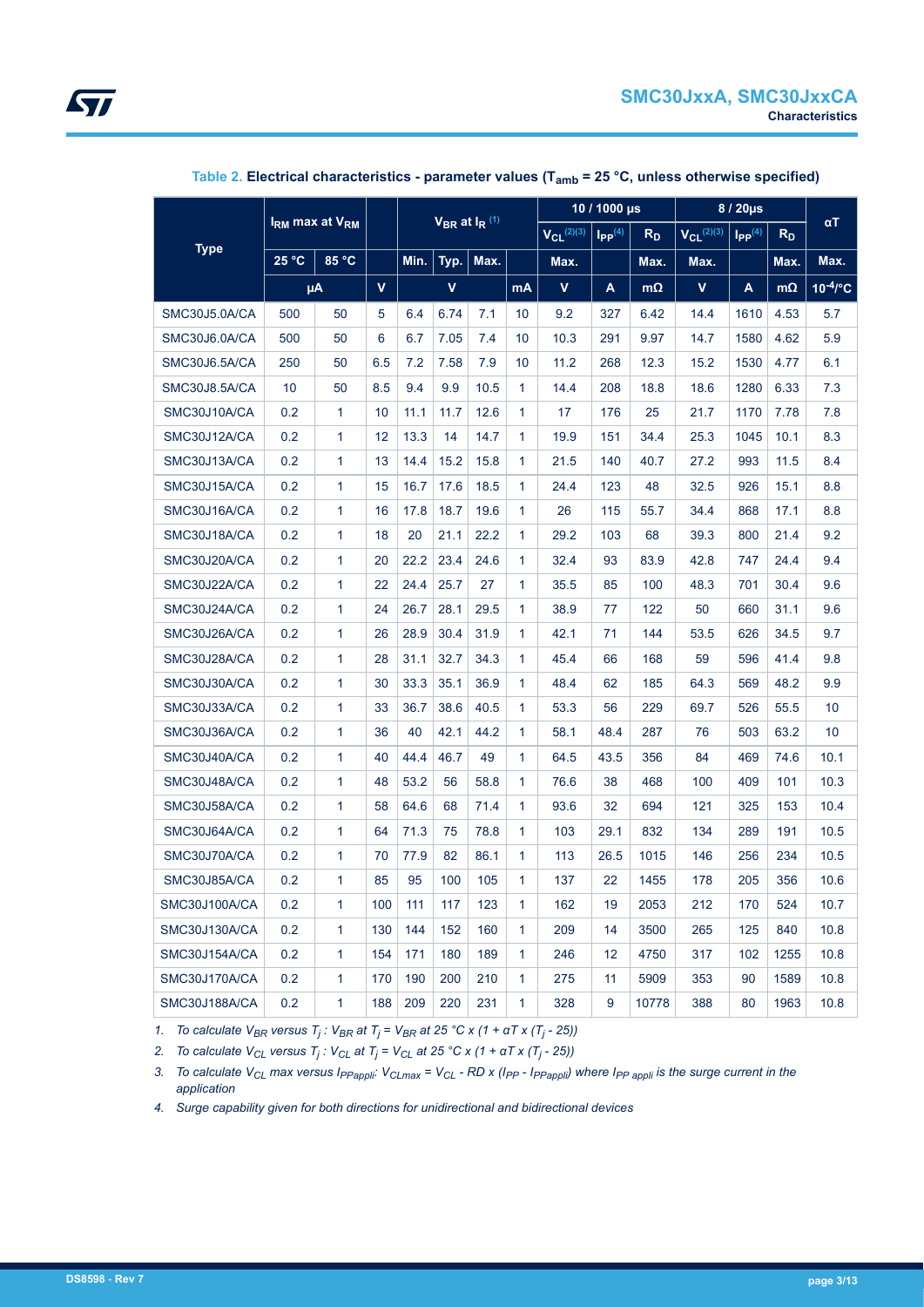

### **1.1 Characteristics (curves)**







**Figure 6. Dynamic resistance versus pulse duration**



**Figure 8. Junction capacitance versus applied voltage (bidirectional type)**

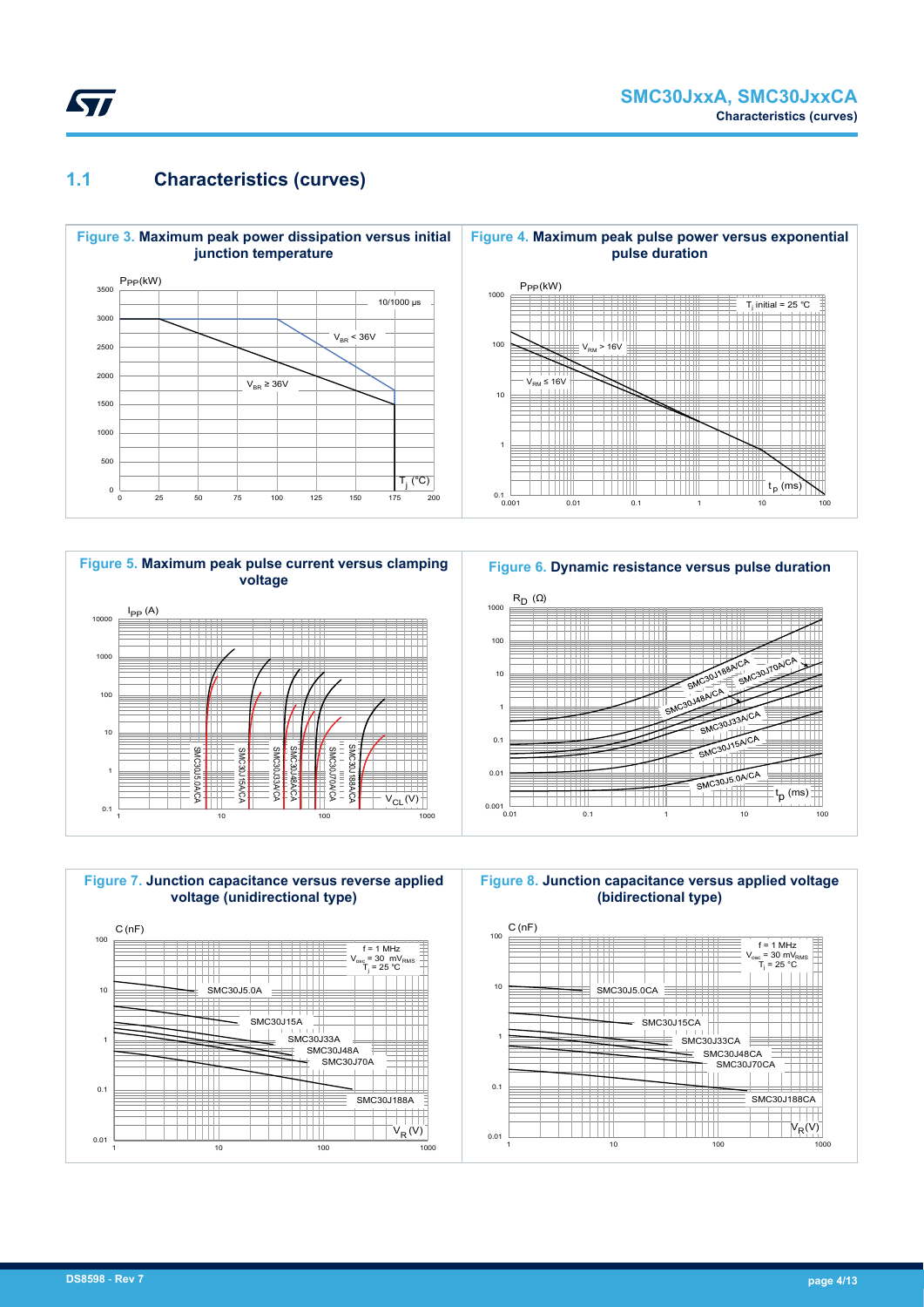





<span id="page-4-0"></span>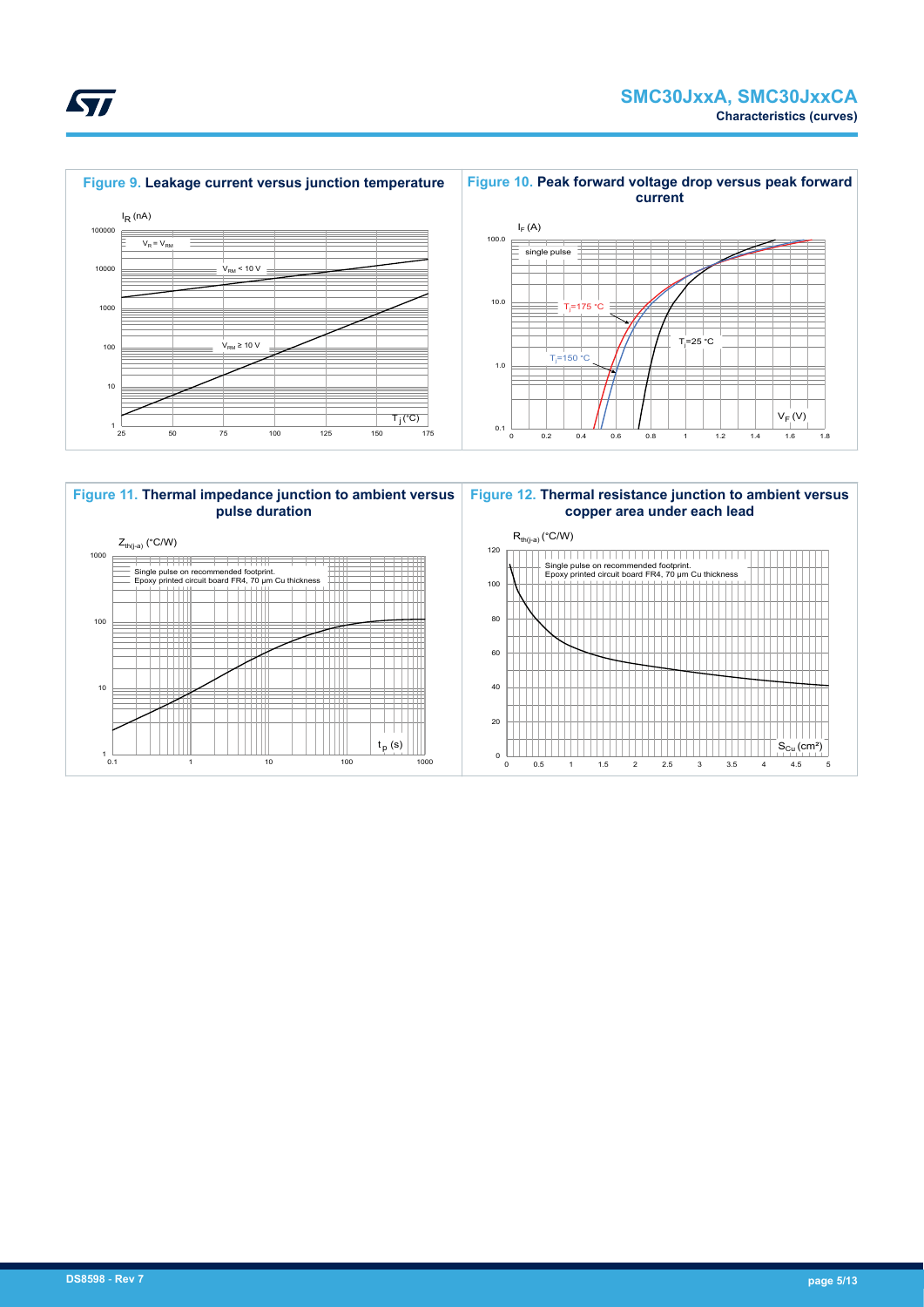ST

# **2 Package information**

In order to meet environmental requirements, ST offers these devices in different grades of [ECOPACK](https://www.st.com/ecopack) packages, depending on their level of environmental compliance. ECOPACK specifications, grade definitions and product status are available at: [www.st.com.](http://www.st.com) ECOPACK is an ST trademark.

### **2.1 SMC package information**

 $C$ <sup> $\overline{ }$ </sup>







#### **Table 3. SMC package mechanical data**

|                | <b>Dimensions</b> |                    |                             |       |  |  |  |  |
|----------------|-------------------|--------------------|-----------------------------|-------|--|--|--|--|
| Ref.           |                   | <b>Millimeters</b> | Inches (for reference only) |       |  |  |  |  |
|                | Min.              | Max.               | Min.                        | Max.  |  |  |  |  |
| A <sub>1</sub> | 1.90              | 2.45               | 0.075                       | 0.096 |  |  |  |  |
| A2             | 0.05              | 0.20               | 0.002                       | 0.008 |  |  |  |  |
| b              | 2.90              | 3.20               | 0.114                       | 0.126 |  |  |  |  |
| $\mathbf{C}$   | 0.15              | 0.40               | 0.006                       | 0.016 |  |  |  |  |
| D              | 5.55              | 6.25               | 0.218                       | 0.246 |  |  |  |  |
| E              | 7.75              | 8.15               | 0.305                       | 0.321 |  |  |  |  |
| E1             | 6.60              | 7.15               | 0.260                       | 0.281 |  |  |  |  |
| E2             | 4.40              | 4.70               | 0.173                       | 0.185 |  |  |  |  |
| L              | 0.75              | 1.50               | 0.030                       | 0.060 |  |  |  |  |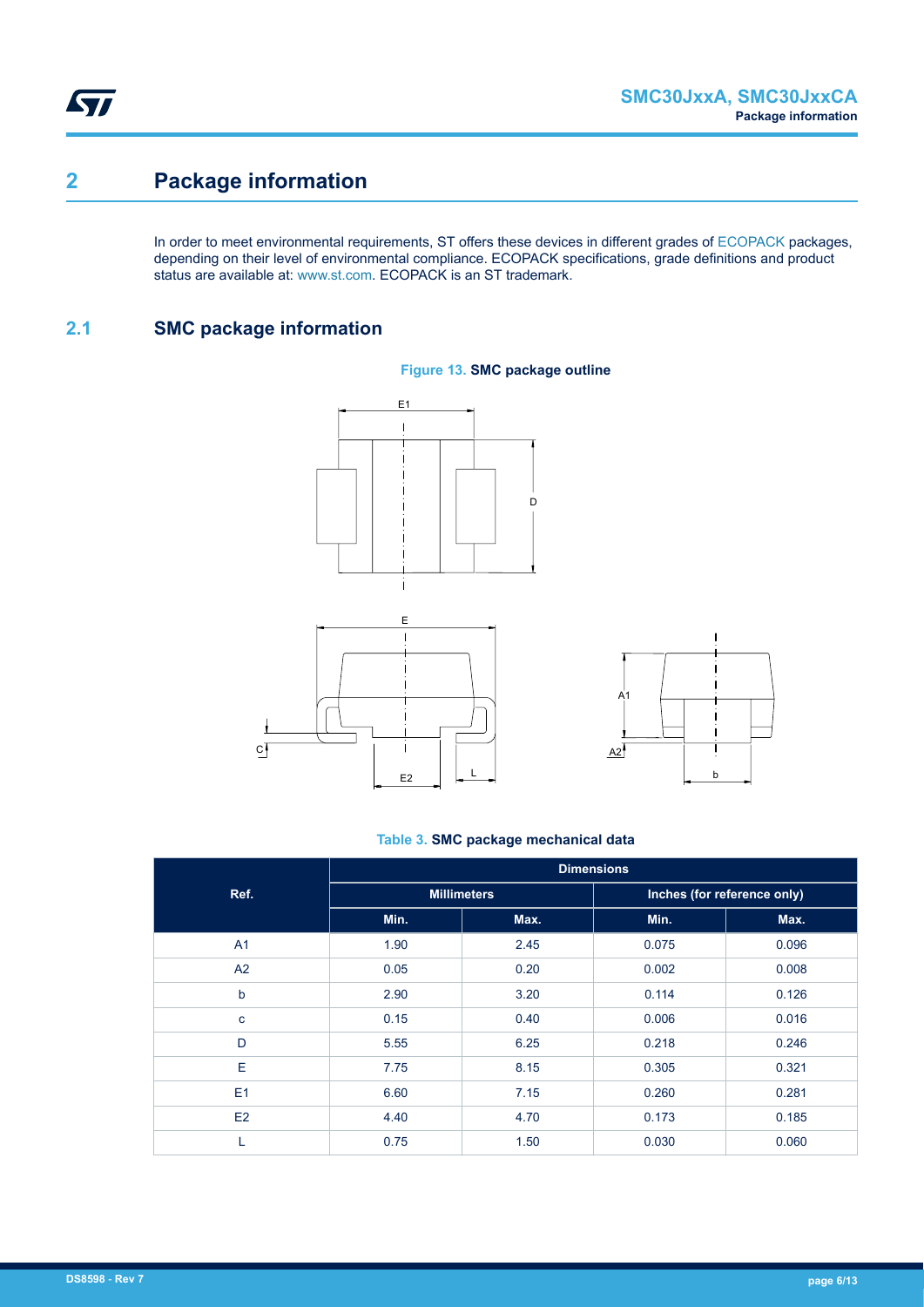





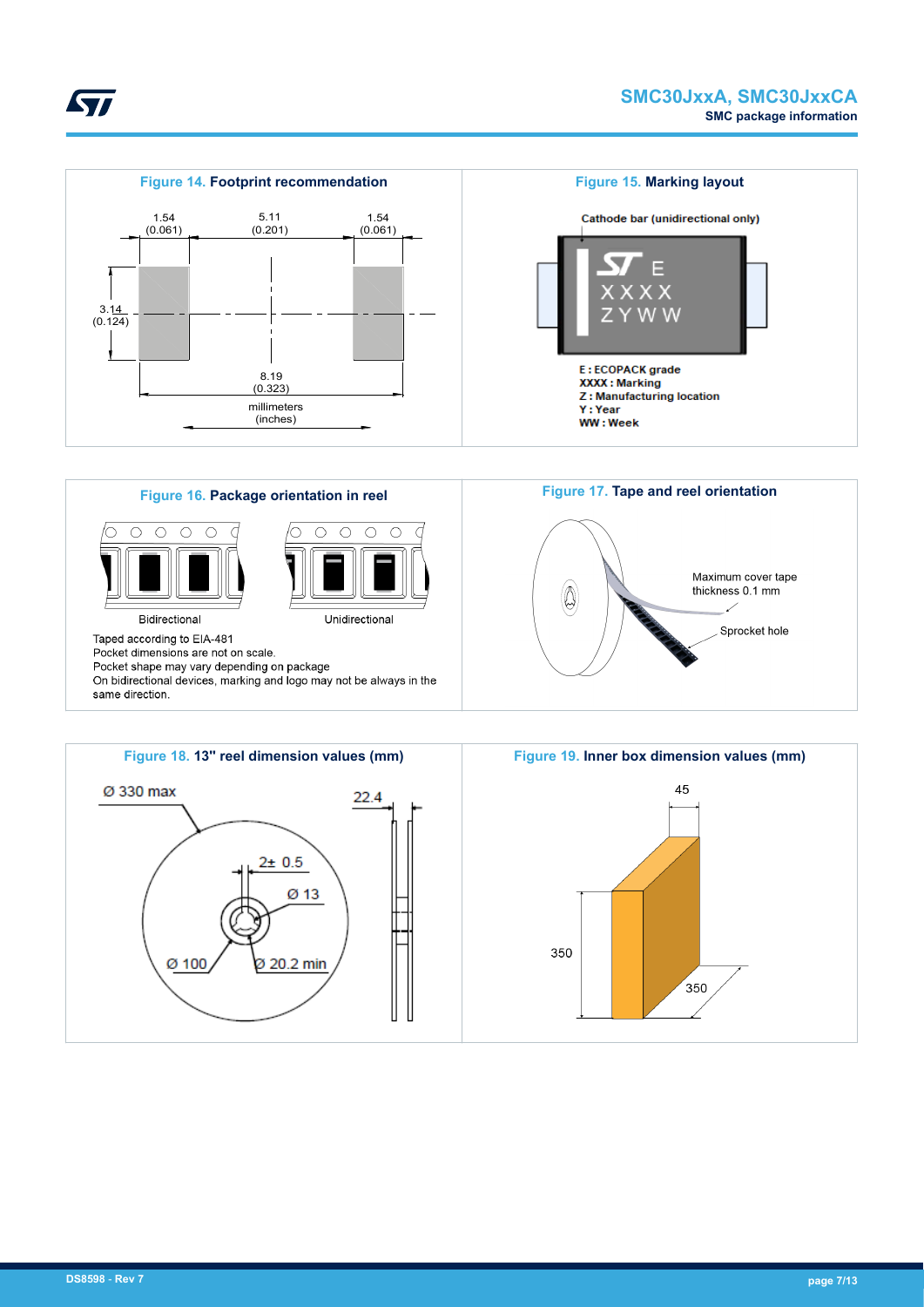#### **Figure 20. Tape outline**



Note: Pocket dimensions are not on scale Pocket shape may vary depending on package

#### **Table 4. Tape dimension values**

|                | <b>Dimensions</b> |                    |      |  |  |  |  |  |
|----------------|-------------------|--------------------|------|--|--|--|--|--|
| Ref.           |                   | <b>Millimeters</b> |      |  |  |  |  |  |
|                | Min.              | Typ.               | Max. |  |  |  |  |  |
| D <sub>0</sub> | 1.4               | 1.5                | 1.6  |  |  |  |  |  |
| D <sub>1</sub> | 1.5               |                    |      |  |  |  |  |  |
| F              | 7.4               | 7.5                | 7.6  |  |  |  |  |  |
| K <sub>0</sub> | 2.39              | 2.49               | 2.59 |  |  |  |  |  |
| P <sub>0</sub> | 3.9               | 4.0                | 4.1  |  |  |  |  |  |
| P <sub>1</sub> | 7.9               | 8.0                | 8.1  |  |  |  |  |  |
| <b>P2</b>      | 1.9               | 2.0                | 2.1  |  |  |  |  |  |
| W              | 15.7              | 16                 | 16.3 |  |  |  |  |  |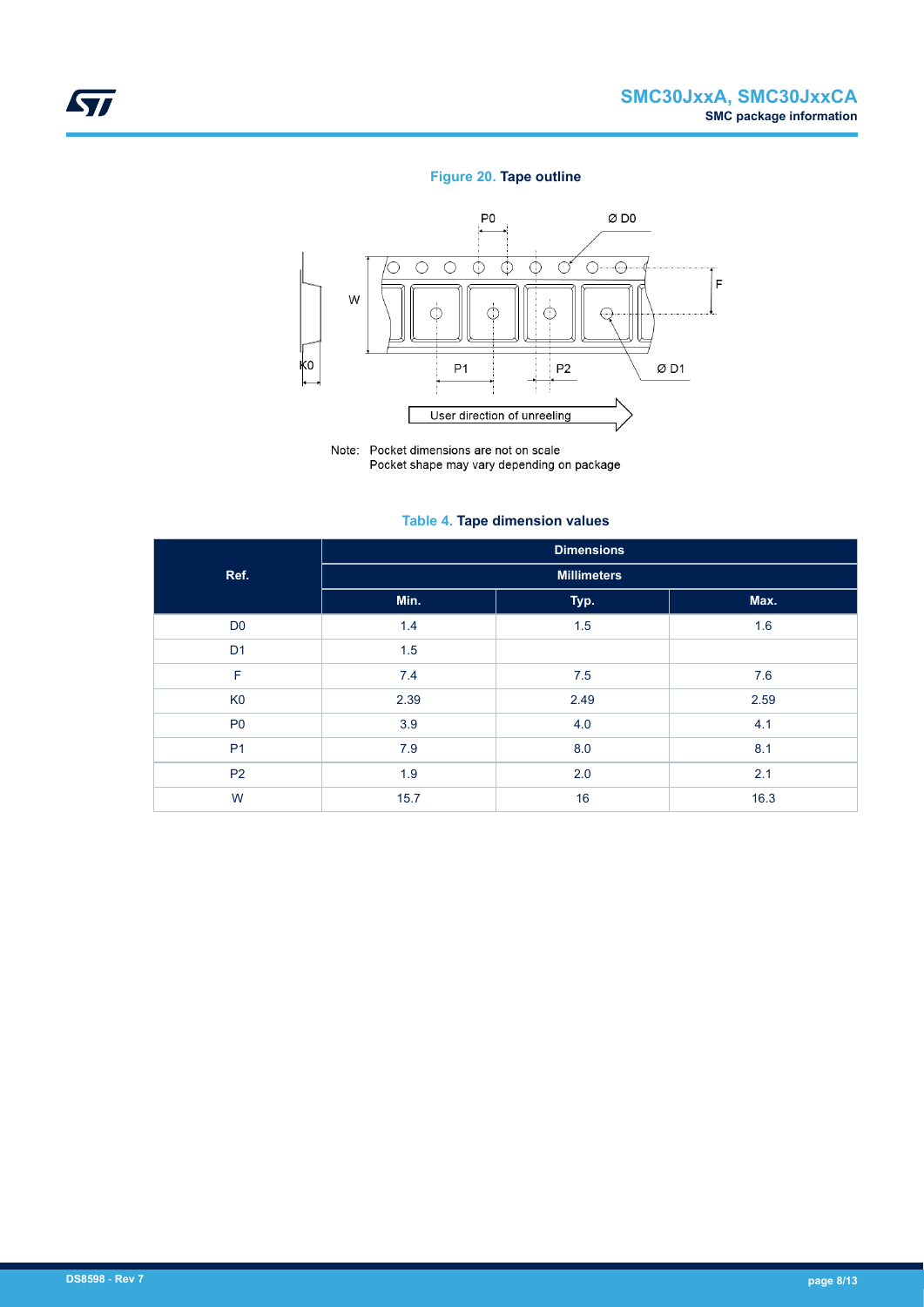### **2.2 Reflow profile**

ST

**Figure 21. ST ECOPACK recommended soldering reflow profile for PCB mounting**



*Note: Minimize air convection currents in the reflow oven to avoid component movement. Maximum soldering profile corresponds to the latest IPC/JEDEC J-STD-020.*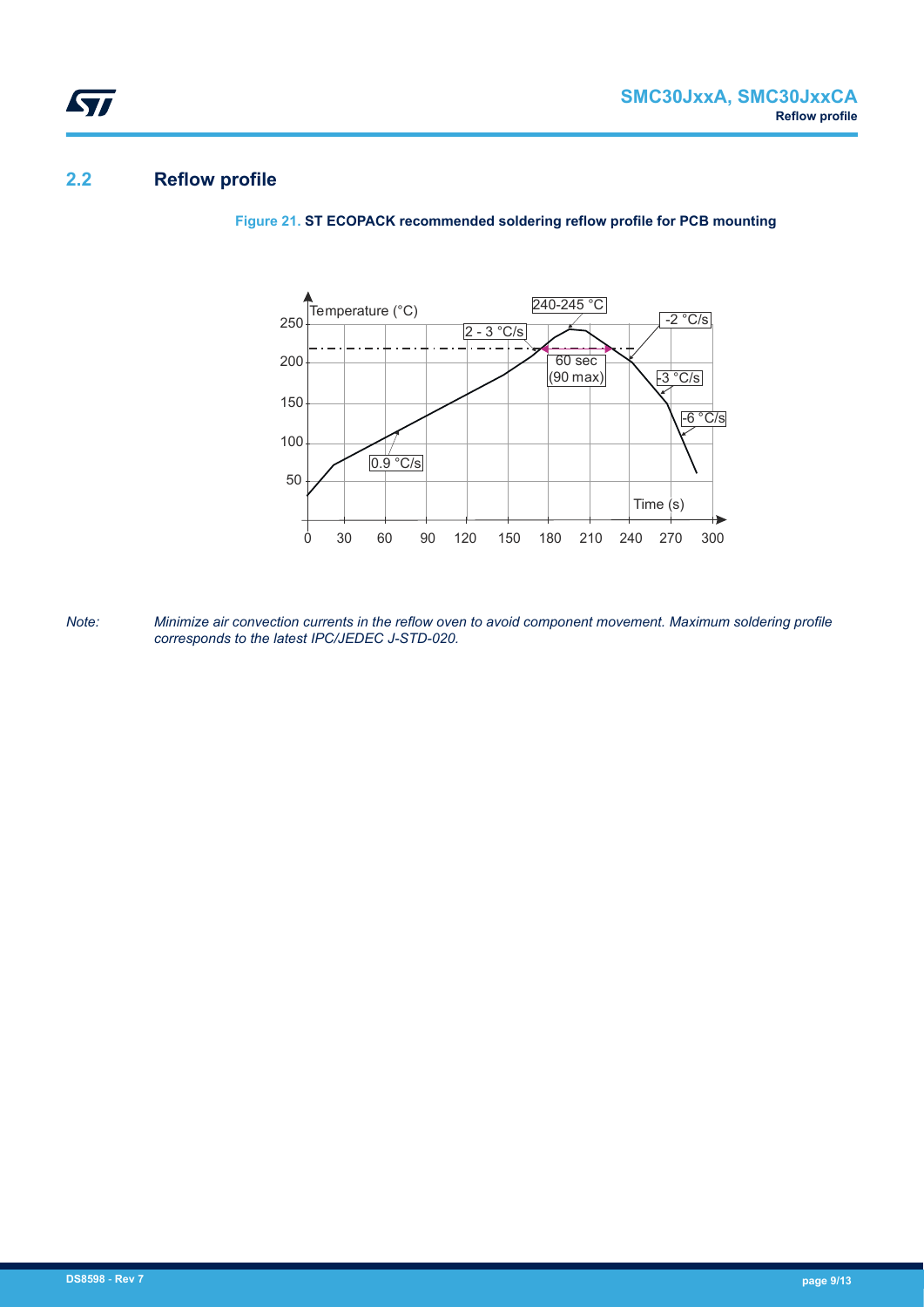

# **3 Ordering information**

#### **Figure 22. Ordering information scheme**



CA = bidirectional

#### **Table 5. Ordering information**

| Order code                  | <b>Marking</b>       | Package    | Weight            | Base atv. | Delivery mode |
|-----------------------------|----------------------|------------|-------------------|-----------|---------------|
| SMC30JxxA/CA <sup>(1)</sup> | See Table 6. Marking | <b>SMC</b> | 0.25 <sub>q</sub> | 2500      | Tape and reel |

*1. Where xx is VRM and A or CA indicates unidirectional or bidirectional version.*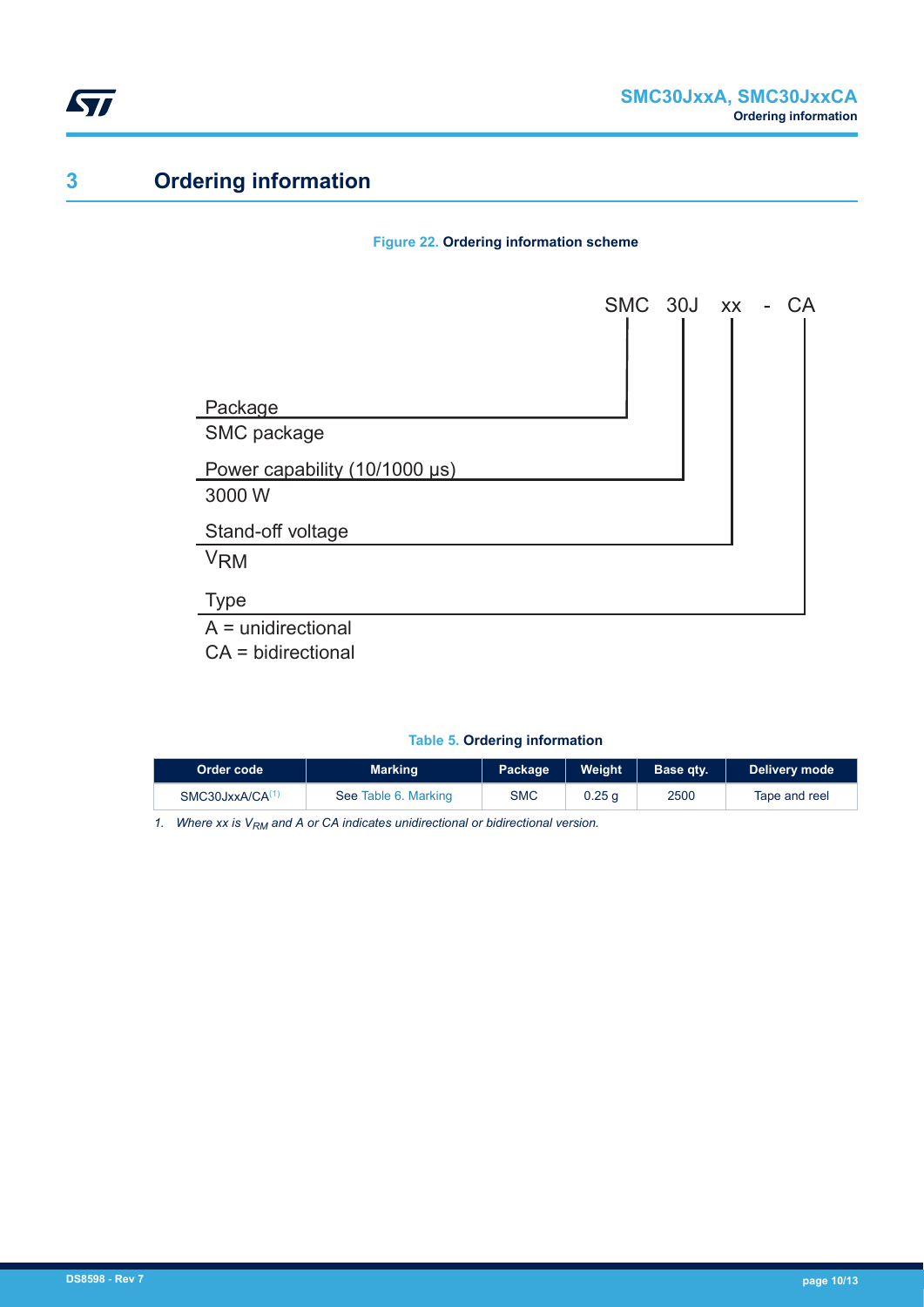<span id="page-10-0"></span>

| Order code        | <b>Marking</b> | Order code         | <b>Marking</b> |
|-------------------|----------------|--------------------|----------------|
| <b>SMC30J5.0A</b> | 3AAA           | <b>SMC30J5.0CA</b> | 3BAA           |
| <b>SMC30J6.0A</b> | 3AAB           | SMC30J6.0CA        | 3BAB           |
| <b>SMC30J6.5A</b> | 3AAC           | SMC30J6.5CA        | 3BAC           |
| <b>SMC30J8.5A</b> | 3AAD           | <b>SMC30J8.5CA</b> | 3BAD           |
| SMC30J10A         | 3AAW           | SMC30J10CA         | 3BAW           |
| SMC30J12A         | 3AAF           | SMC30J12CA         | 3BAF           |
| SMC30J13A         | 3AAG           | SMC30J13CA         | 3BAG           |
| SMC30J15A         | 3AAH           | SMC30J15CA         | 3BAH           |
| SMC30J16A         | 3AAI           | SMC30J16CA         | 3BAI           |
| SMC30J18A         | 3AAJ           | SMC30J18CA         | 3BAJ           |
| SMC30J20A         | 3AAK           | SMC30J20CA         | 3BAK           |
| SMC30J22A         | 3AAL           | SMC30J22CA         | 3BAL           |
| SMC30J24A         | 3AAE           | SMC30J24CA         | 3BAE           |
| SMC30J26A         | 3AAM           | SMC30J26CA         | 3BAM           |
| SMC30J28A         | 3AAN           | SMC30J28CA         | 3BAN           |
| <b>SMC30J30A</b>  | 3AAO           | SMC30J30CA         | 3BAO           |
| SMC30J33A         | 3AAP           | SMC30J33CA         | 3BAP           |
| SMC30J36A         | 3AAQ           | SMC30J36CA         | 3BAQ           |
| SMC30J40A         | 3AAR           | SMC30J40CA         | 3BAR           |
| SMC30J48A         | 3AAS           | SMC30J48CA         | 3BAS           |
| <b>SMC30J58A</b>  | 3ACY           | SMC30J58CA         | 3BCY           |
| SMC30J64A         | 3ADE           | SMC30J64CA         | 3BDE           |
| SMC30J70A         | 3ADK           | SMC30J70CA         | 3BDK           |
| SMC30J85A         | 3ADZ           | SMC30J85CA         | 3BDZ           |
| <b>SMC30J100A</b> | 3AEO           | <b>SMC30J100CA</b> | 3BEO           |
| SMC30J130A        | 3AFS           | SMC30J130CA        | 3BFS           |
| <b>SMC30J154A</b> | 3AGQ           | <b>SMC30J154CA</b> | 3BGQ           |
| <b>SMC30J170A</b> | 3AHG           | <b>SMC30J170CA</b> | 3BHG           |
| <b>SMC30J188A</b> | 3AHY           | <b>SMC30J188CA</b> | 3BHY           |

#### **Table 6. Marking**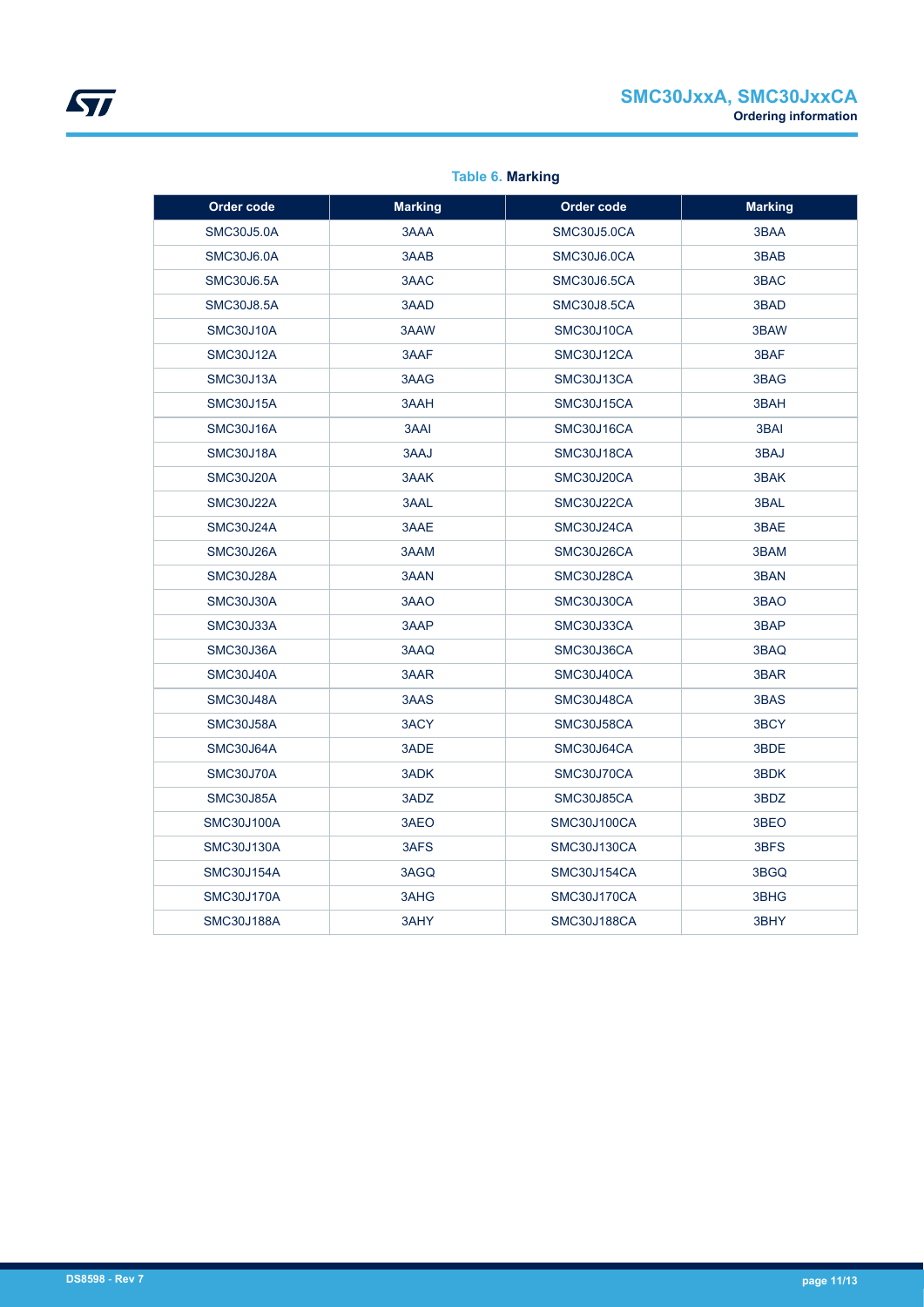

# **Revision history**

| <b>Date</b> | <b>Version</b> | <b>Changes</b>                                                                                                                                                                    |
|-------------|----------------|-----------------------------------------------------------------------------------------------------------------------------------------------------------------------------------|
| 28-Jul-2011 |                | Initial release.                                                                                                                                                                  |
| 15-Jul-2015 | 2              | Updated features on cover page.<br>Updated Table 1, Figure 3, Figure 5, Figure 6, Figure 7,<br>Figure 8, Figure 10 and Figure 11.<br>Updated Table 5.                             |
| 22-Jul-2015 | 3              | Updated Figure 9.                                                                                                                                                                 |
| 12-Nov-2019 | 4              | Updated front page, Table 2. Electrical characteristics - parameter values<br>(T <sub>amb</sub> = 25 °C, unless otherwise specified) and Section 1.1 Characteristics<br>(curves). |
| 10-Mar-2020 | 5              | Updated Table 2. Electrical characteristics - parameter values ( $T_{amb}$ = 25 °C,<br>unless otherwise specified).                                                               |
| 25-Oct-2021 | 6              | Updated Figure 11.                                                                                                                                                                |
| 31-Jan-2022 |                | Range extension up to 188 V.                                                                                                                                                      |

#### **Table 7. Document revision history**